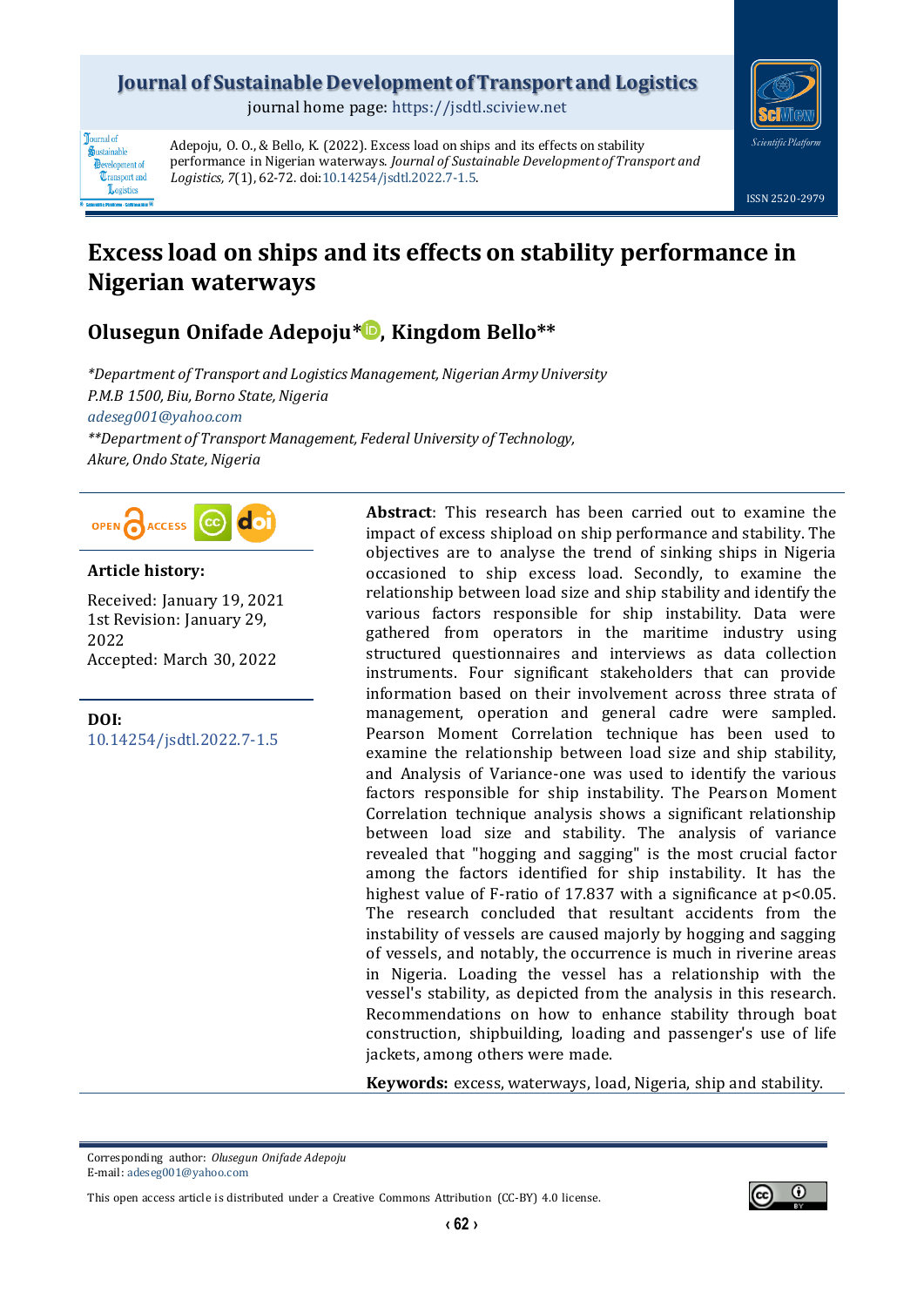#### **1. Introduction**

Ships are the objects used in maritime transport to convey goods on seas, oceans and other water bodies that can allow it from one geographical location to another. There are different types of ships primarily based on the type of cargo they carry, and often, oceanic vessels usually have larger earning carrying capacity to defray costs and accrue economies of scale. According to Maritime Newzealand (2011), ship stability is the ability of a vessel to maintain an upright position even when under external force. Ship stability is achieved by calculating the force of buoyancy which must be balanced with weight and pressure from the hull, equipment, fuel, stores and load. Themelis et al. (2018) noted that stability is crucial for a ship's performance and is determined even during the design of vessels. According to Wei (2016), the forces combating ships while in motion resulted in stability failures. In order words, understanding the basic necessity to guide against this mishap is critical for marine entrepreneurs.

Ships continue to experience variability instability due to differences in waves, currents, and winds. The three types of stability are initial, overall, and dynamic. It can be confirmed that level or angle of inclination, ability to resist capsizing in a loading condition and work done in healing differentiate them one after the other. Wei (2016) expressed two types of intact stability failure total and partial intact stability. He maintained that intact stability failure arises as a result of capsizing of ships and the partial instability roll angles that occur in ship operations which can cause damage to the vessel. Ships are put into danger by loading stress and many vessels have grounded as a result of instability. Ships encountered *"hogging and sagging"*, which used to cause various types of stress on the vessel. Ships will always experience variance instability because, at different times, the laden weight is different. For instance, ships will experience stability when fully laden, when fuel has reduced, half laden, and on different water densities. According to Clerk (2002), seafarers are responsible for the stability and strength of their vessels. The principles of stability go hand in hand with engineering, and it is a link in the study of Nautical Science and Marine Engineering. In order to balance the buoyancy and weight, which are interacting forces in ship stability, rigorous mathematical calculations with detailed plans and accuracies must be guarranteed. The essence of ship stability is crucial for ship manoeuvring, ship loading and unloading, and ship ballasting, among other safety precautions (Chandra, 2018). Ship stability precautions ensure the safety of the crew members, the safety of the ship and the safety of the cargoes. The maritime industry, over time, recognised the effect of overloading vessels, and as such, some countries like Britain declare it a criminal offence if a vessel is overloaded (Clerk, 2002).

Therefore, a British politician (Samuel Plimsoll) reassured people to ensure that the illegal loading of ships would stop in Britain. This decision later led to the International load line convention of 1930, and the convention enacted that a ship's draft and permissible load line must be postioned with marks on the vessel. Ship stability is a concern for insurance companies engaging in maritime covers. The marine surveyors and classification societies have a severe role in ship stability, and their roles are to ensure that the ship is seaworthy and safety standards are not compromised. Stability is assured by ensuring that the ship's Centre of Gravity (CG), ship's Centre of Buoyancy (CB), and ship's Meter Centre (MC) are well calculated. There are stipulated load line rules for different water. The Summer (S) load line has been used as the maximum permitted draft. Others are Tropical Forest (TF), Fresh Water (F), Tropical Water (T), Winter (W) and Winter North Atlantic (WNA).

#### **2. Literature review**

According to Barrass and Berret (2006), stability can exist when a vessel is rolling or trimming; it is the ability to remain in a stable equilibrium or otherwise. Hence there is a link between Ship Stability and Ship Motion. Stability can also exist in ship structures via the strength of the material from which the ships are built. Ship's material may be stressed or strained and not return to its initial form, thereby losing its strength of stability. Hence there is a link between Ship Stability and Ship Strength. Another type of Ship Stability that deals with course-headings and course keeping are called Directional Stability. The one most important thing for the safety of ships is stability. Stability is crucial for the design, construction, and loading of vessels throughout their life span. Ari (2009) explained that stability is concerned with subjection of a vessel to certain inclination on water and its ability to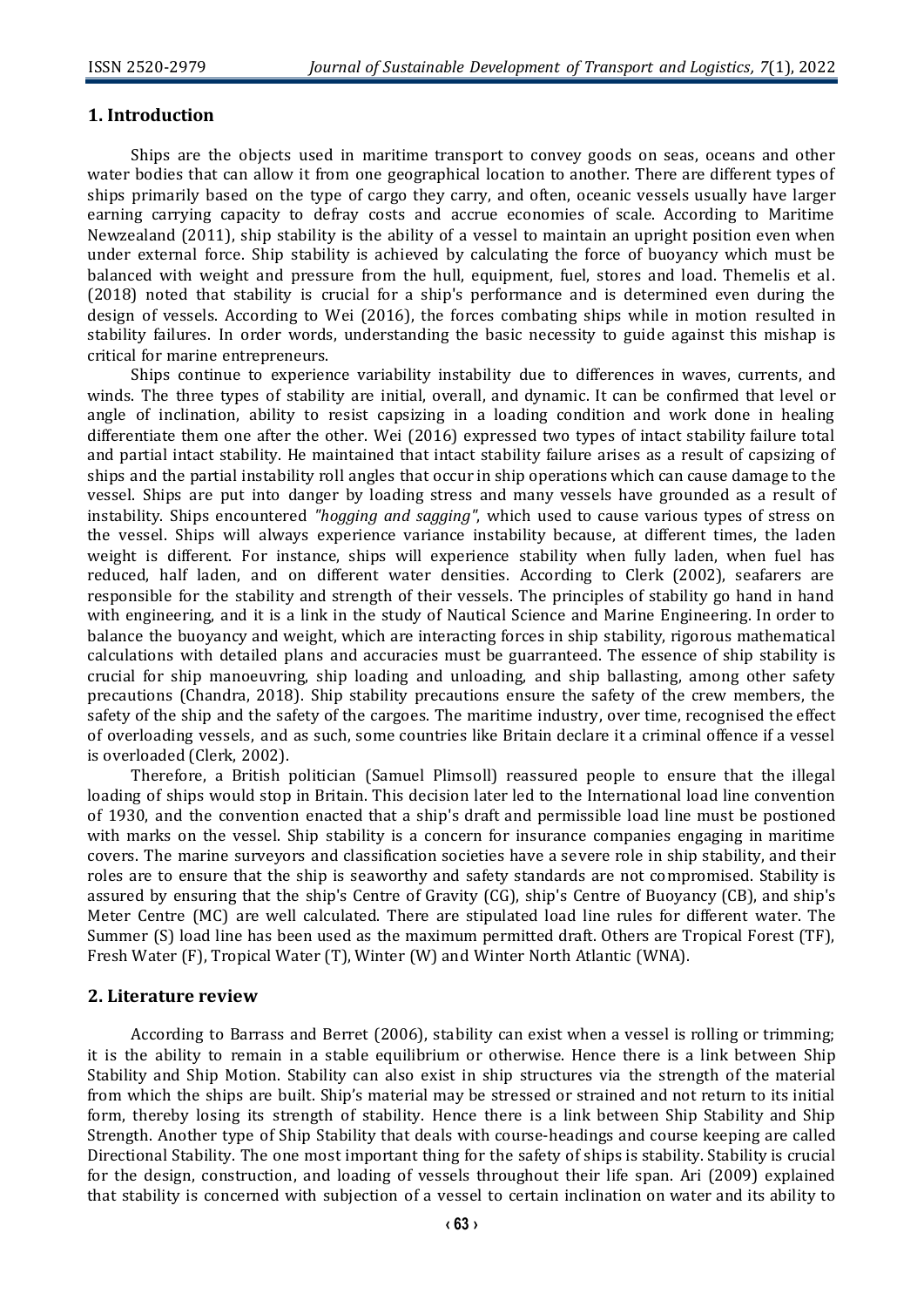return to its balanced position after being heeled by an external force, such as wave or the strain from its gear or the wind.

There seems to be a constraint in the shipping trade where the maximum revenue for ship owners is to load vessels to earn through the ship's maximum Earning Carrying Capacity as against the permissible drafts, especially in international voyages. Loading vessels beyond the freeboard is not allowed, but to generate revenues, many used to circumvent the standard procedures to load vessels beyond permissible drafts. Ballasting is about the liquid or solid placed on the ship to increase its draft, change the trim, regulate the stability, or maintain stress loads within acceptable limits (National Research Council, 1996). The problem is that, while ballasting is meant to stabilise the vessel, the discharge of ballast water has been a serious concern. The discharge of ballast water into the ocean or river has can affect the living organism and cause other environmental effects. Wind and other environmental conditions can cause ships to sway, roll or pitch. In any of these conditions, if proper navigation and safety precautions are not maintained; crew, cargo, and ships are in danger (Parok & Umeda, 2006). The stability conference STAB 2012 identified the cargo shift as one of the challenges of ship stability

With the level advancemenpt of available technology to predict weather, to determine the waves by wind's movements and quality training receieved by the crew; ship accidents still occur. In other words, the indication is that advancement in technology can fail. According to Hasanudin and Jeng (2015), IMO is the regulator of maritime industry almost all over the world and it provides guidelines for ship's intact stability, bulkhead arrangement, installment of bilge keel, usage of U-Tank Stabilizer and application of IMO's stability requirements. IMO used to conduct survey on ships that are safely navigated and those that are involved in one challenge or the other for the purpose of determining the best way to promulgate standard practice for safety and stability of vessels**.** There are 160 accidents caused by collision, 20 caused by contact, 745 caused by foundered, 199 caused by fire, 85 caused by hull damage, 7 caused by missing, 109 caused by machinery, 6 caused by piracy, 312 caused by wrecked and 30 caused by miscellaneous. 45% ship's accidents caused by foundered in bad weather were due to extreme ship motions caused ship to capsize (Hasanudin and Jeng, 2015).

Newzealand (2011) noticed changes in stability of vessels as depicted in the Figure 2.1 below. In Figure 2.1, the first vessel by the left is upright because the forces from G and the reaction from B upward balances at the centre line of the vessel and as such the vessel is in stable position. The loading position on the vessel was well calculated and positioned to achieve the level of upright stability. In the second diagram, if the load is shifted and the buoyancy changed at  $20<sup>0</sup>$  for instance, one side of the vessel becomes too heavy , the ship may finally capsize. There is a misalignment between G and B at this point. Lastly on the third diagram, at  $80^\circ$  the ship, the centre of gravity moves higher and there will be roll of severe instability which will sink the vessel.



#### **Figure 1: Changes in vessel's stability**

The forces and direction of movement in the process of either loading or weather challenge described in Figure 2. Ideally, ship owners prefer to complete all voyages with cargo. However, many trades and voyages require passage without cargo or in a light-cargo condition. For example, a crude oil tanker or

*Source*: Maritime Newzealand (2011)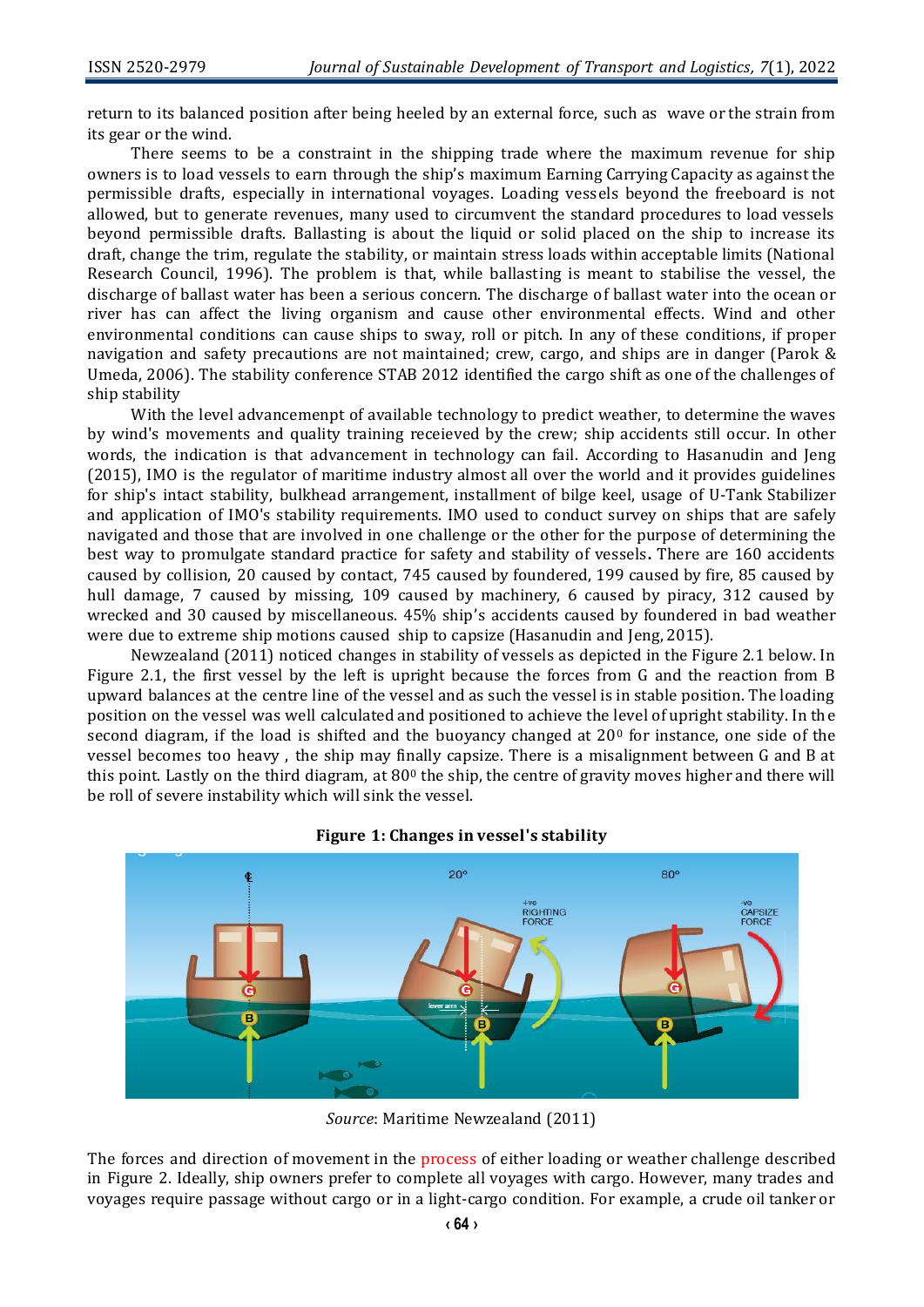iron ore carrier typically transports a single cargo load between two ports, it then returns to its point of origin or another port without cargo. In this empty condition, the vessel requires ballast to operate safely- a condition referred to as being "in ballast. In contrast, a container ship may be fully loaded between two ports but may thereafter proceed with only a partial load between the next two ports. This vessel, therefore, sails with some cargo and some ballast, that is, "with ballast." Since fuel costs usually increase with displacement, ship owners tend to use as little ballast as is necessary for the ship's safe, efficient passage when operating either with ballast or in ballast (National Research Council, 1996).



*Source*: Hasanudin and Jeng (2015)

The rotatory forces on the ship as shown in the Figure 2 are what stability standards and measures guide against. The different shifts in position can be seen at the centre to yaw, rolling at the centre in forward direction is pitch, the rolling perpendicular at the aft or rear is rolled, the surge is immersion from the front part and heave is condition of moving vertically downward at the centre while sway is shift experienced from the starboard side.

#### **Ship's stability and forces**

Barrass and Berret (2006) reported that the solution of many of the challenges concerned with ship stability involves an understanding of the resolution of forces and moments. Meanwhile, a force has been defined as any push or pull exerted on a body. The S.I. unit of force is Newton and one Newton being the force required to produce in a mass of one kilogram an acceleration of one metre per second. When considering a force, the following points regarding the force must be known viz:(a) the magnitude of the force (b) the direction in which the force is applied and (c) the point at which the force is applied. The resultant force is produced when two or more forces are acting at a point, there combined effect can be represented by one force which will have the same effect as the component forces. Such a force is referred to as the "resultant", and the process of finding it is called the 'resolution of the component forces'. The resolution of forces occur when resolving forces acting towards a point will have the same effect as an equal force acting away from the point, so long as both forces act in the same direction and in the same straight line. Thus a force of 10 Newtons (N) pushing to the right on a certain point can be substituted for a force of 10 Newtons (N) pulling to the right from the same point. Moreover, resolving two forces which act in the same straight line and in the same direction the resultant is their sum, but if the forces act in opposite directions the resultant is the difference of the two forces and acts in the direction of the larger of the two forces. Similarly, two forces act in parallel directions, their combined effect can be represented by one force whose magnitude is equal to the algebraic sum of the two component forces, and which will act through a point about which their moments are equal. Moreover, *moment of a force* is a measure of the turning effect of the force about a point. The turning effect will depend upon the following: (a) the magnitude of the force. (b) the neasurement of the lever to which the force acts on (c) The magnitude of the moment is the product of the force and the length of the lever.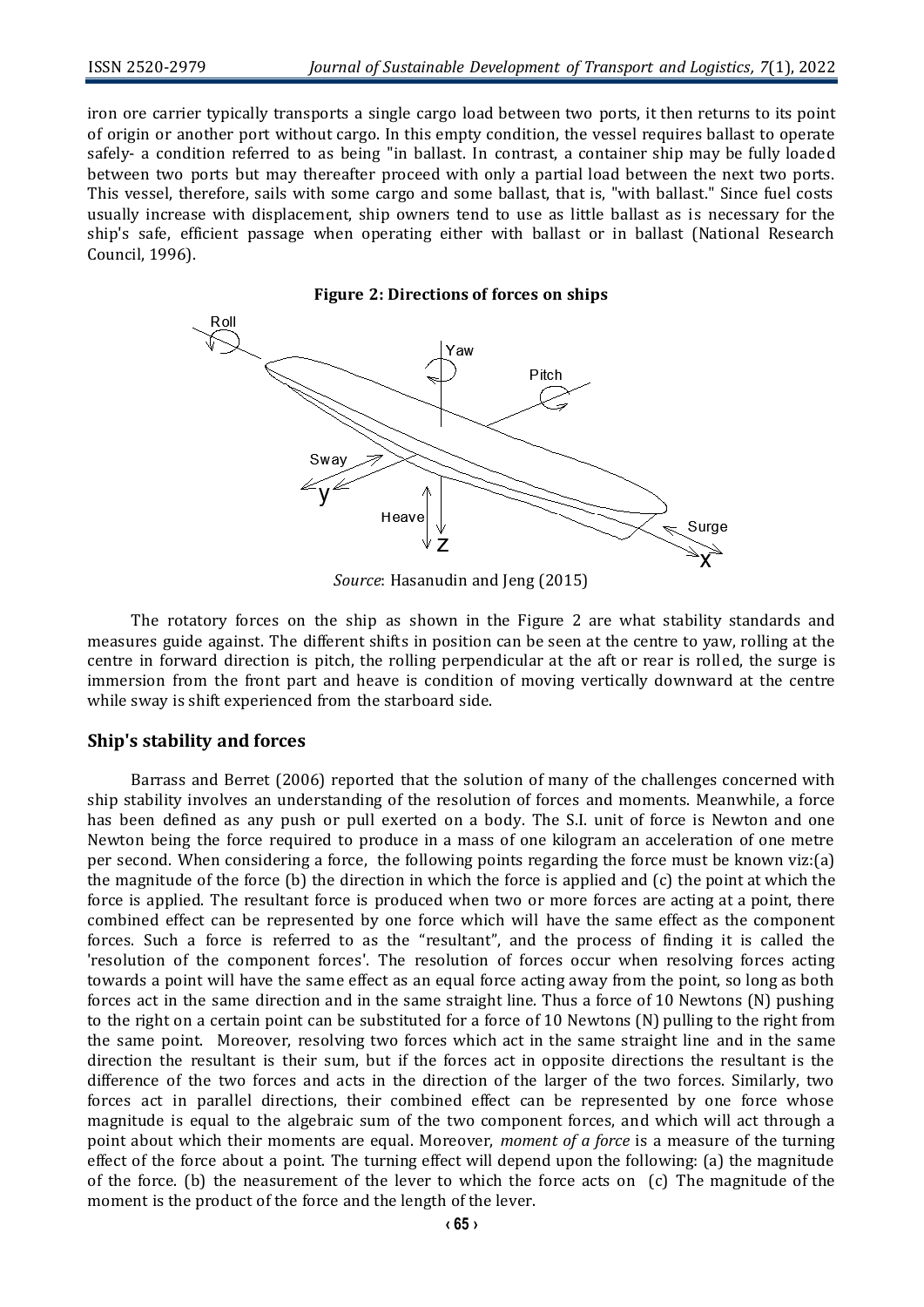The Meter Centric height (G.M) is very important to ship stability. For example, different ships have different stability criteria as captured in Table 1. Metacentric height (GM) is the vertical distance between the Centre of Gravity (G) and the Metacentre (M). If M is above G the vessel will want to stay upright and if G is above M the vessel will want to capsize. i.e. GM positive is Stable, GM negative is Unstable**.**

| Table 1: Types of ship and stability allowance |                              |
|------------------------------------------------|------------------------------|
| <b>Types of Ship</b>                           | <b>Stability when loaded</b> |
| General cargo                                  | $0.30 - 0.50$ m              |
| Oil Tanker                                     | $0.50 - 2.00$ m              |
| Double hull super tanker                       | $2.00 - 5.00$ m              |
| Container Ship                                 | $1.50 - 2.50$ m              |
| Ro-Ro vessels                                  | 1.5 m approximately          |
| Bulk ore carriers                              | $2.3 \text{ m}$              |

*Source*: Barrass and Berret (2006)

When a tank is completely filled with liquid, the liquid cannot move within the tank when the ship heels. For this reason, as far as stability is concerned, the liquid may be considered as static weight having its centre of gravity at the centre of gravity of the liquid within the tank.

The buoyancy forces are calculated for ship designs with Simpson's rule. Simpson's Rules may be used to find the areas and volumes of irregular figures. The rules are based on the assumption that the boundaries of such figures are curves which follow a definite mathematical law. When applied to ships they give a good approximation of areas and volumes. The accuracy of the answers obtained will depend upon the spacing of the ordinates and upon how near the curve follows the law. The first rule assumes that the curve is a parabola of the second order. A parabola of the second order is one whose equation, referred to co-ordinate axes, is of the form  $y = a0 + a1x + a2x^2$ , where a0, a1 and a2 are constants.

Area of figure =  $\int_0^{2h} y dx$ 

However, ships are uniformly built about the centre line, it is only paramount to calculate the area of half the water-plane and then double the area found to obtain the area of the whole waterplane. The Simpson's second rule can be used to find the area when the number of ordinates is such that if one be subtracted from the number of ordinates, the remainder is divisible by 3. The third rule of Simpson is used to find the area between two consecutive ordinates when three consecutive ordinates are known. The rule states that the area between two consecutive ordinates is equal to five times the first ordinate plus eight times the middle ordinate minus the external ordinate, all multiplied by 1/12 of the common interval (Barret & Derret, 2006). Pursey (1996) showed in diagrams (Figure 3a and 3b below) that the stability is about balancing the sectioning of a ship.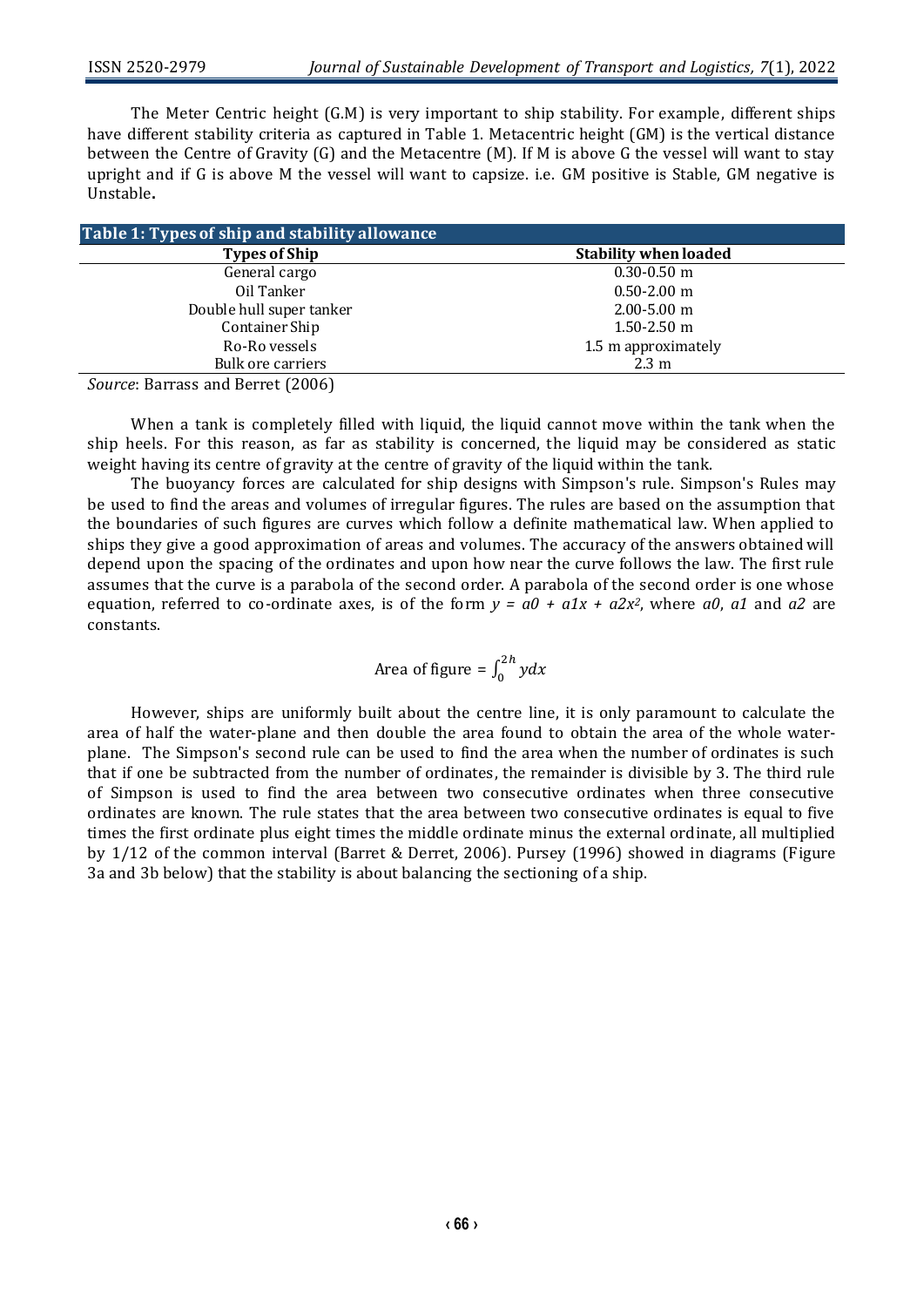#### **Figure 3a & 3b: Ships area and volume determination**



*Source*: Adapted from Pursey (1996)

Figure 3a reveals the transverse section of the ship and 3b the longitudinal section of the ship. The area of a water-plane by Simpson's Rule is the half-breadth of ordinates. The total moment area of any point can be derived with the understanding of its half ordinate. However, when there is division of total moment by total area, the centroid of the area can be derived.

The density on draft of ship increases when the water decreases and vice versa. However, if increase change is not in proportion and its calculation is more complicated. The way to go about it is giving each vessel a "Fresh Water Allowance" when her load lines are assigned. This allowance is approximately the amount by which the ship will decrease her draft on going from Fresh water to salt water (Pursey, 1996). Pursey (1996) also maintained that; ordinary load line shows the draft at which a ship can safely remain at ocean. In the smooth water of harbor or river, it is better to load the ship a little below these marks, provided that she rises to them when or before she reaches the open sea. For instance a ship loading in a harbor of Fresh water could submerge her load line by the amount of her fresh water allowance, because she would rise to her proper load line on reaching salt water.

#### **3. Methodology**

There are 101 shipping companies in Nigeria as of 2008. In Lagos and Port Harcourt, the population of shipping companies that are perhaps involved in this study are as follows:

Blue Star Hipping Ltd, 3MO Shipping & Trading Company Limited, Antwerp Shipping Nigeria Limited, Ayoolas Cargo and Services, China Shipping and Container Line (CSC), P&O Nedloyld and Tran Oceanic Shipping. Many of these companies do not own ship, but they are charterers in many cases.

| Table 2: Sample population        |              |           |                    |         |       |
|-----------------------------------|--------------|-----------|--------------------|---------|-------|
|                                   | Niger Dock   | Insurance | <b>Ship-owners</b> | Captain | Total |
| Management                        | ے ت          | 21        |                    |         | 75    |
| <b>Operation</b>                  | 14           | 46        | 48                 |         |       |
| General                           |              | 62        | 62                 |         | 156   |
| $\sqrt{ }$<br>$\lambda$ $\lambda$ | (0.000)<br>. |           |                    |         |       |

*Source*: Authors' computation (2020)

Table 3 shows the population of the respondents. Majorly, regarding ship stability and directionthe shipyard is concerned, the insurance company, the ship owners and captain of the vessels. Four major stakeholders that can provide information based on their involvement across three strata of management, operation and general cadre were sampled.

#### **4. Result and discussion**

This segment deals with the result and analysis of data collected in the field. In this case, each objective that solved corresponding research questions is looked into and analysed. The first objective which is to analyse the trend of sinking ships in Nigeria. The descriptive analysIs is histogram chart. The accidents rate per annum from 2006 to August, 2020 were also analysed.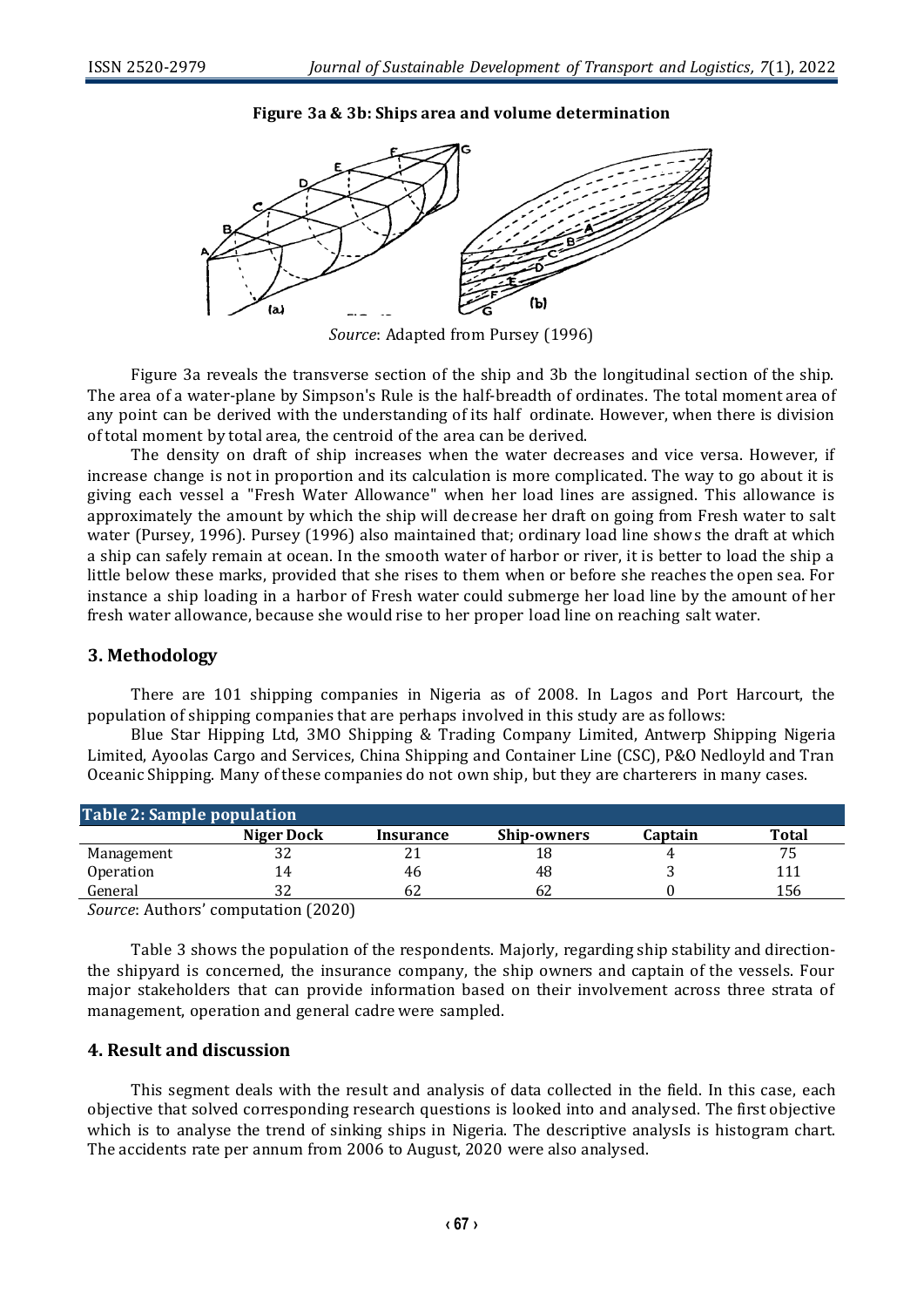

**Figure 4: Histograms of accidents from boat's instability in Nigeria**

*Source*: Authors' computation (2020)

Figure 4 above shows the instability of boats resulting to a number of accidents in Nigeria from year 2006 to year 2020. The year 2013 was the worst incident of instability of ships till date as it recorded 379 accidents and only reduced by 32 in 2014 subsequent year. 241 cases of accidents were recorded in 2008, and the preceding year of 2007 was 197.The year 2011 recorded 101 accidents and 2018 recorded 78 accidents. Though the data for 2020 stopped at August, the recorded incidents have been up to 49. The year 2006, 2019 and 2016 respectively have 48, 41 and 35 numbers of accidents in Nigeria. The lowest recorded are in 2010, 2015 and 2017 with respective numbers of 20, 20 and 21 accidents.

Figure 5 below expresses the presentation of boat accidents resulting from vessel's instability in Nigeria from year 2006 to August, 2020.





*Source*: Extrapolated data from Ukoji and Ukoji (2015)

Examining the graph in Figure 5, the descending order of ranking for boats' instability accidents are as follows: Rivers State is leading with second position by Cross River state, the third by Bayelsa state, fourth by Niger, Lagos State came sixth, Taraba and Kogi came seventh and eighth positions respectively. Kwara State came ninth and the tenth position to Delta. Benue state came eleventh while Kaduna and Ondo States came twelfth and thirteenth positions respectively. Oyo State came fourteenth among the states for the boat accident mishap and Anambra State came fifteenth position.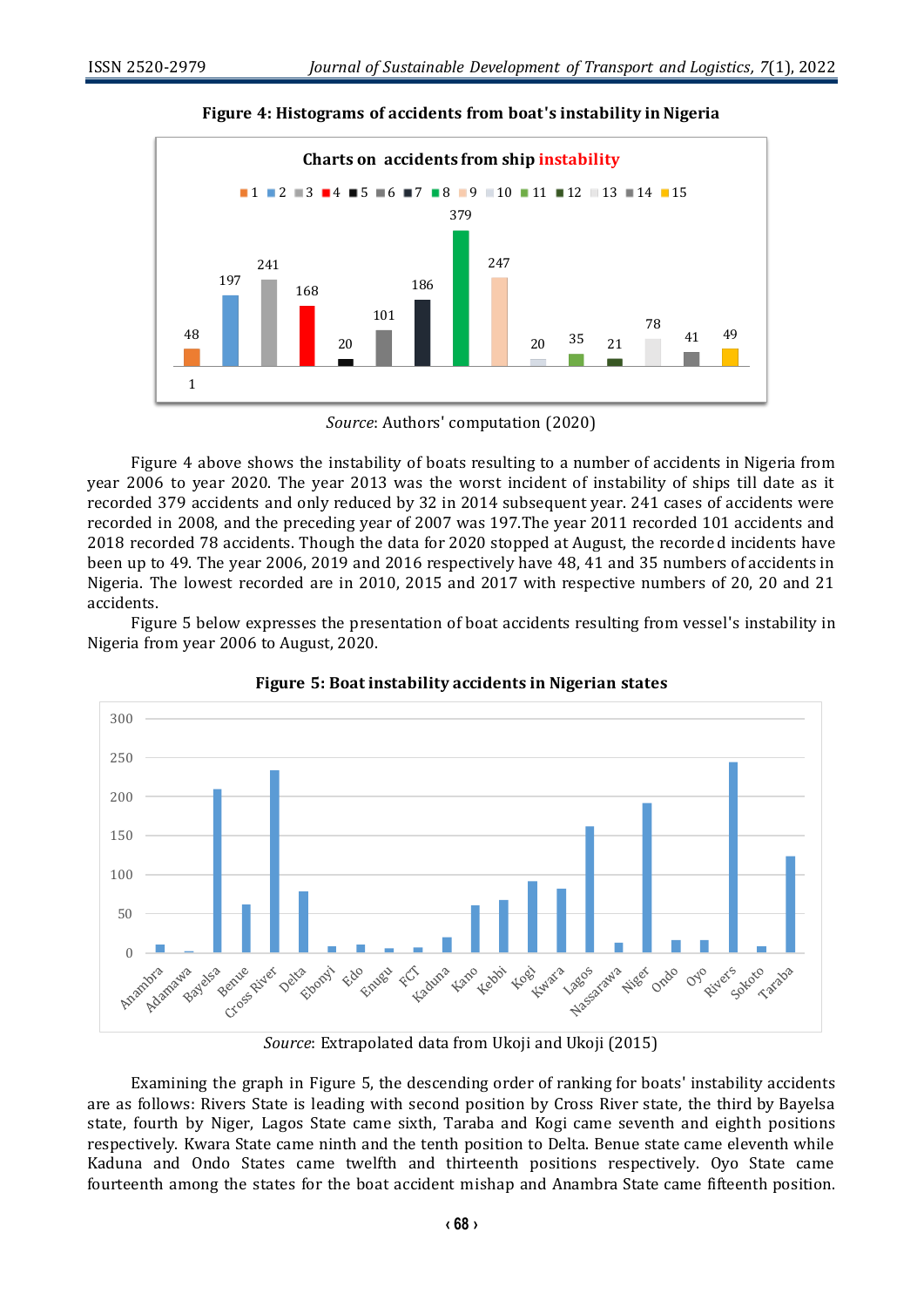Edo is slightly higher than Nassarawa with sixteenth position. Eboyin and Sokoto States nearly had the same figure with the two coming seventeenth and eighteenth positions respectively. FCT, Enugu and Adamawa are the least states on the account of boat accidents in Nigeria. From this analysis, it is obvious that, states that are closer to the sea like Rivers, Cross River, Bayelsa, Niger and Lagos are at the fore front of boat mishap in Nigeria. Therefore, efforts must be taken to reduce the menace through various measures.

The second objective of this study examined the relationship between load size and ships stability. In order to examine this, Pearson Product Moment Correlation analysis was used. If a ship floods, the loss of stability is caused by the increase in *KB*, the center of buoyancy, and the loss of water plane area - thus a loss of the water plane moment of inertia - this decreases the metacentric height. This additional mass will also reduce freeboard (distance from water to the deck) and the ship's angle of down flooding (minimum angle of heel at which water will be able to flow into the hull). The range of positive stability will be reduced to the angle of down flooding resulting in a reduced righting lever. When the vessel is inclined, the fluid in the flooded volume will move to the lower side, shifting its center of gravity toward the list, further extending the heeling force. This is known as the free surface effect. There are different types of ship and the stability varies according to different size.

Based on the responses gathered from the respondents on load size(s) the followings are noted in the analysis:

*a) Ships and Boat without cargo*

The relationship between the ship and no cargo onboard in anaylsed thus:

| Table 3: Load size and Stability relationship (No cargo) |                     |           |           |  |
|----------------------------------------------------------|---------------------|-----------|-----------|--|
| <b>Correlations</b>                                      |                     |           |           |  |
|                                                          |                     | loadssize | stability |  |
| Loadssize                                                | Pearson Correlation |           | .063      |  |
|                                                          | Sig. (2-tailed)     |           | .474      |  |
|                                                          |                     | 132       | 132       |  |
| Stability                                                | Pearson Correlation | .063      |           |  |
|                                                          | Sig. (2-tailed)     | .474      |           |  |
|                                                          |                     | 132       | 132       |  |

*Source*: Authors' computation (2020)

Table 3 shows the Correlation Analysis of relationship between load size and ship stability. Examining the table 3, there is no significant relationship between load size and stability for ships/boat as the case may be. The result for correlation analysis shows correlation value of 0.474 which is greater than acceptable 0.05. Therefore, the null hypothesis will be rejected and alternate hypothesis upheld.

In this case, it has been revealed that, cargo must be onboard vessel to maintain its balance and this is the essence of ballasting. If a vessel gets lower in the water, from loading, too much weight is experienced and likely that its freeboard is reduced. However, when the vessel then rolls, the deck edge goes underwater sooner and reduces the righting lever more quickly. The effect is to reduce the range of stability safety (meaning the vessel capsizes sooner at a smaller angle of roll).

*b) Loaded below load line*

When a ship loads below the required load line; the result of the relationship between the ship and stability is as indicated in the table 4 below.

| Table 4: Correlations between ship's stability and load for loading below load line |                     |           |           |  |
|-------------------------------------------------------------------------------------|---------------------|-----------|-----------|--|
| <b>Correlations</b>                                                                 |                     |           |           |  |
|                                                                                     |                     | loadssize | stability |  |
| Loadssize                                                                           | Pearson Correlation |           | .134      |  |
|                                                                                     | Sig. (2-tailed)     |           | .124      |  |
|                                                                                     |                     | 132       | 132       |  |
| Stability                                                                           | Pearson Correlation | .134      |           |  |
|                                                                                     | Sig. (2-tailed)     | .124      |           |  |
|                                                                                     |                     | 132       | 132       |  |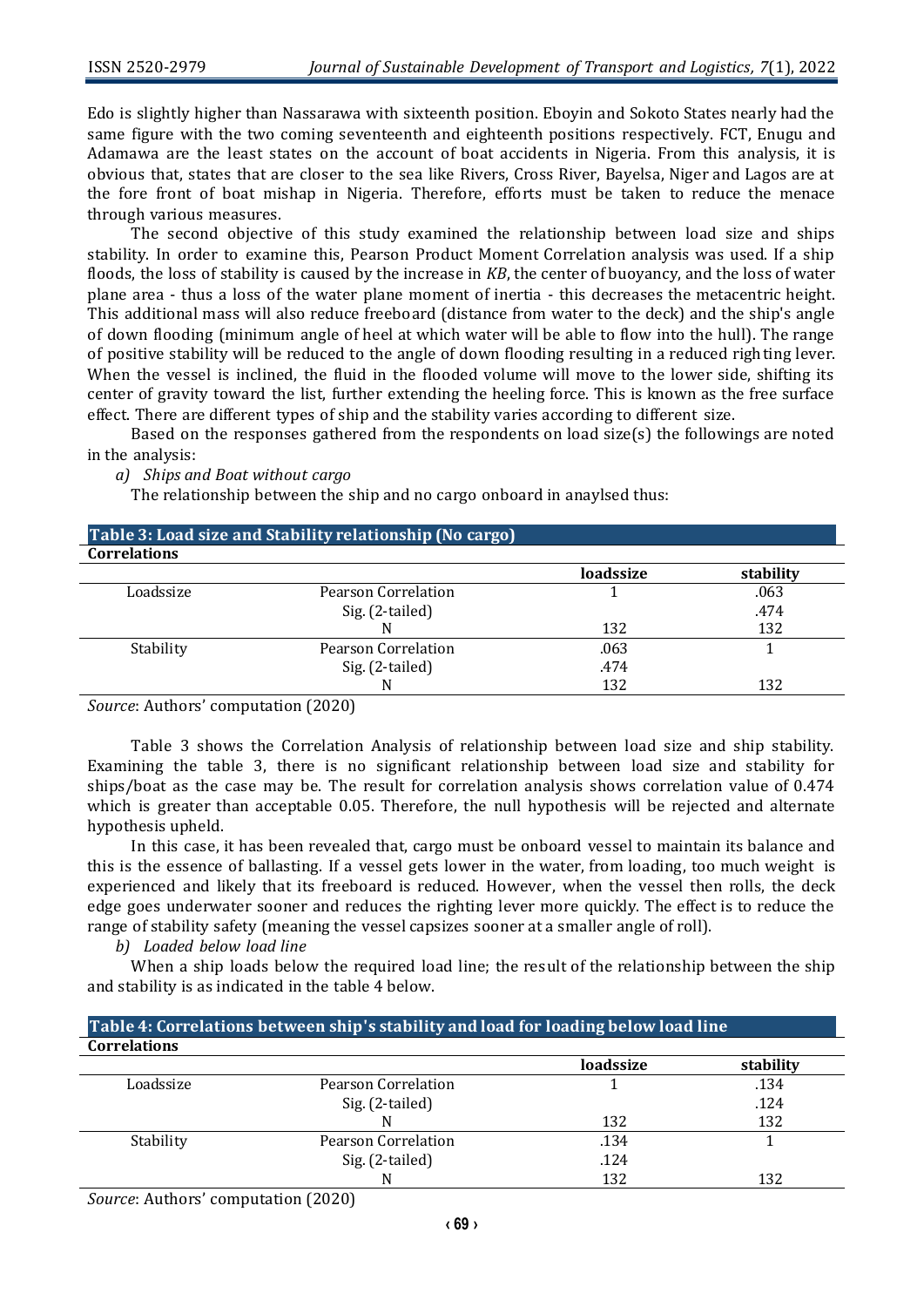The table 4 above shows the correlation that there is no correlation between load size and stability of ship with the p>0.05. The correlation value at two-tailed test was 0.124 which is showing 0.134 level of relationship. Since it was not significant, there is no need to go further in the analysis. However, a careful observation reveals that, this is a bit better than when there was no load onboard the vessel.

*c) Load as required by load Line*

This part examines the stability when the load is at the required load line of the vessel.

Table 5 presents the result of the relationship between the load size and stability as indicated below. In this case, the correlation was significant with p<0.05. The p-value of 0.002 is less than 0.05. Therefore, there is positive relationship between load size and vessel's stability.

#### **Table 5: load size and vessel's stability using load line Correlations**

|                     | loadssize | stability |
|---------------------|-----------|-----------|
| Pearson Correlation |           | $.265***$ |
| Sig. (2-tailed)     |           | .002      |
|                     | 132       | 132       |
| Pearson Correlation | $.265***$ |           |
| Sig. (2-tailed)     | .002      |           |
|                     | 132       | 132       |
|                     |           |           |

\*\*. Correlation is significant at the 0.01 level (2-tailed). *Source*: Author's computation (2020)

This shows that vessel must load according to load line if stability is to be maintained.

Table 6 shows the relationship between stability and when the load is slightly above the load line. The implication and result of such loading on stability can be seen in this regard.

| Table 6: Above load line loading and stability |                     |           |           |  |  |
|------------------------------------------------|---------------------|-----------|-----------|--|--|
| <b>Correlations</b>                            |                     |           |           |  |  |
|                                                |                     | loadssize | stability |  |  |
| Loadssize                                      | Pearson Correlation |           | $.218*$   |  |  |
|                                                | Sig. (2-tailed)     |           | .012      |  |  |
|                                                |                     | 132       | 132       |  |  |
| Stability                                      | Pearson Correlation | $.218*$   |           |  |  |
|                                                | Sig. (2-tailed)     | .012      |           |  |  |
|                                                |                     | 132       | 132       |  |  |

\*. Correlation is significant at the 0.05 level (2-tailed).

*Source*: authors' computation (2020)

The correlation value in the above Table 6 is 0.012 which is above the acceptable 0.05 level of significance therefore; the null hypothesis here will be rejected.

The third objective is to identify the various factors responsible for ship instability. This is examined with the aid of analysis of variance-one way. The following factors have been identified base on the responses from the respondents:

- a) Improper loading
- b) Sea waves
- c) Hogging and Sagging H&S (means the inward bending and outwarding bending of ship due to moment rotation)
- d) Ingress (a situation whereby water has access into the vessel)

Looking at the factors, the ANOVA is able to analyse the responses as seen in the Table 7.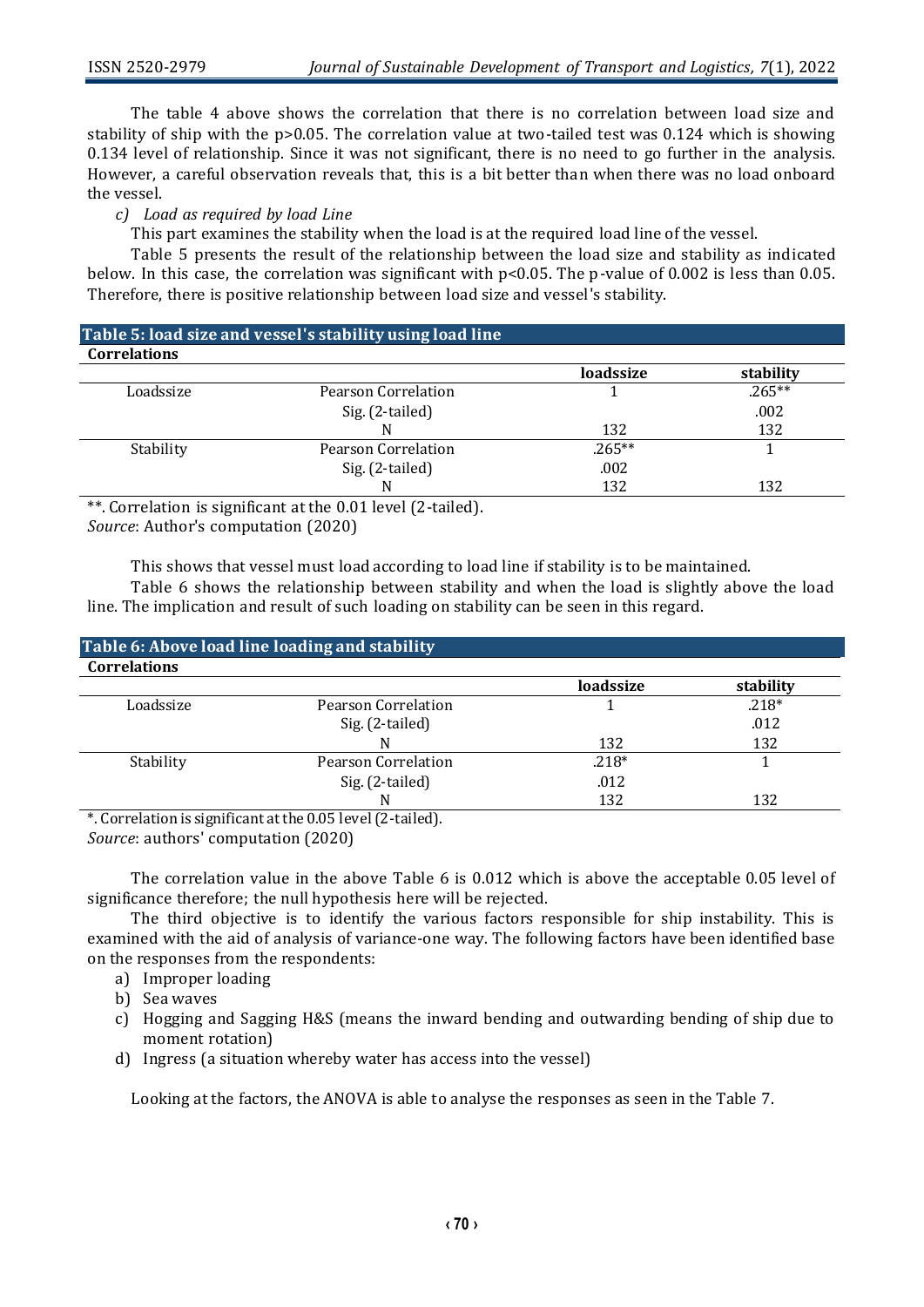|                   |                | <b>ANOVA</b>   |     |                    |        |      |
|-------------------|----------------|----------------|-----|--------------------|--------|------|
|                   |                | Sum of         | df  | <b>Mean Square</b> | F      | Sig. |
|                   |                | <b>Squares</b> |     |                    |        |      |
| Hogging & Sagging | Between Groups | 13947.679      | 30  | 464.923            | 17.838 | .000 |
|                   | Within Groups  | 2632.382       | 101 | 26.063             |        |      |
|                   | Total          | 16580.061      | 131 |                    |        |      |
| Sea Waves         | Between Groups | 8059.145       | 30  | 268.638            | .941   | .560 |
|                   | Within Groups  | 28832.492      | 101 | 285.470            |        |      |
|                   | Total          | 36891.636      | 131 |                    |        |      |
| Ingress           | Between Groups | 12190.190      | 30  | 406.340            | 5.344  | .000 |
|                   | Within Groups  | 7679.530       | 101 | 76.035             |        |      |
|                   | Total          | 19869.720      | 131 |                    |        |      |

*Source*: Output of Analysis (2020)

The careful observation of Table 7 above revealed that *Hogging and Sagging* is the most crucial factor among the factors identified for ships instability. It has the highest value of F-ratio of 17.837 with significance p<0.05. Conversely, sea wave is not significant to causing ships' instability, with p value greater than 0.05. The indication here is that the sea waves may not necessarily be a factor within the inland water ways specified by the respondents to cause instability of ships in Nigeria waters. Ingress is the next factor that is actually the second factor to be responsible for instability of vessels. It has F-ratio of 5.334 which is significant at *p*-value less than 0.05.

The trends of accidents for ships and boat were monitored and the concerned states were given their respective scores of accident rate. It was observed that riverine areas or states are prone to accidents from the occurrences of accidents across the selected states. Ship without cargo causes instability on water as indicated by the correlational analysis using the Pearson Moment Correlation Coefficient. Moreover, examining the laden the vessel with cargo below load line, there was no correlation between load size and stability of ship with the p>0.05. However, using the load line to gauge the loading satisfied the buoyancy and stability of the vessel. Therefore, there is positive relationship between load size and vessel's stability. Any loading that is above the load line is not good for loading on board as indicted with negative effects in the analysis. Using the analysis of various to determine factors that are responsible for instability of vessels, it was realised that hogging and sagging has the highest percentage with the F-ratio of 17.838 and ingress the second with F-ratio of 5.344.

#### **5. Conclusion and recommendations**

The resultant accidents from the instability of vessels are caused majorly by hogging and sagging of vessels, and notably, the occurrence is much in riverine areas in Nigeria. Loading the vessel has a relationship with the vessel's stability, as depicted from the analysis in this research. The load line is crucial to the loading of vessels and all the boats plying the various Nigerian inland waterways to ensure that they follow the rules strictly so as not to record incessant mishaps of boat accidents in the country.

a) There should be regulations for all the boat operators to make use of load line for both goods and passengers to curb the number of accidents on our waterways

b). Life jacket must always be worn by both operators and passengers of vessels

c) The boat and ship building or repair must be appropriately regulated to cushion the effects of ingress in our waterways

d) Ships cannot perform better when the loading is more than the capacity of the engine, therefore the engine should be commeasurable to load the ship is meant to carry

e) All the riverine areas in Nigeria like Niger, Rivers, Bayelsa, Lagos, Cross River States are to put up measures to curtailing ship or boat accidents arising from the instability of vessels

f) Taraba, Kogi and Kwara states in the Northern part are to work on enabling laws to curtail activities of boat or ship instability in riverine areas or canals in there states.